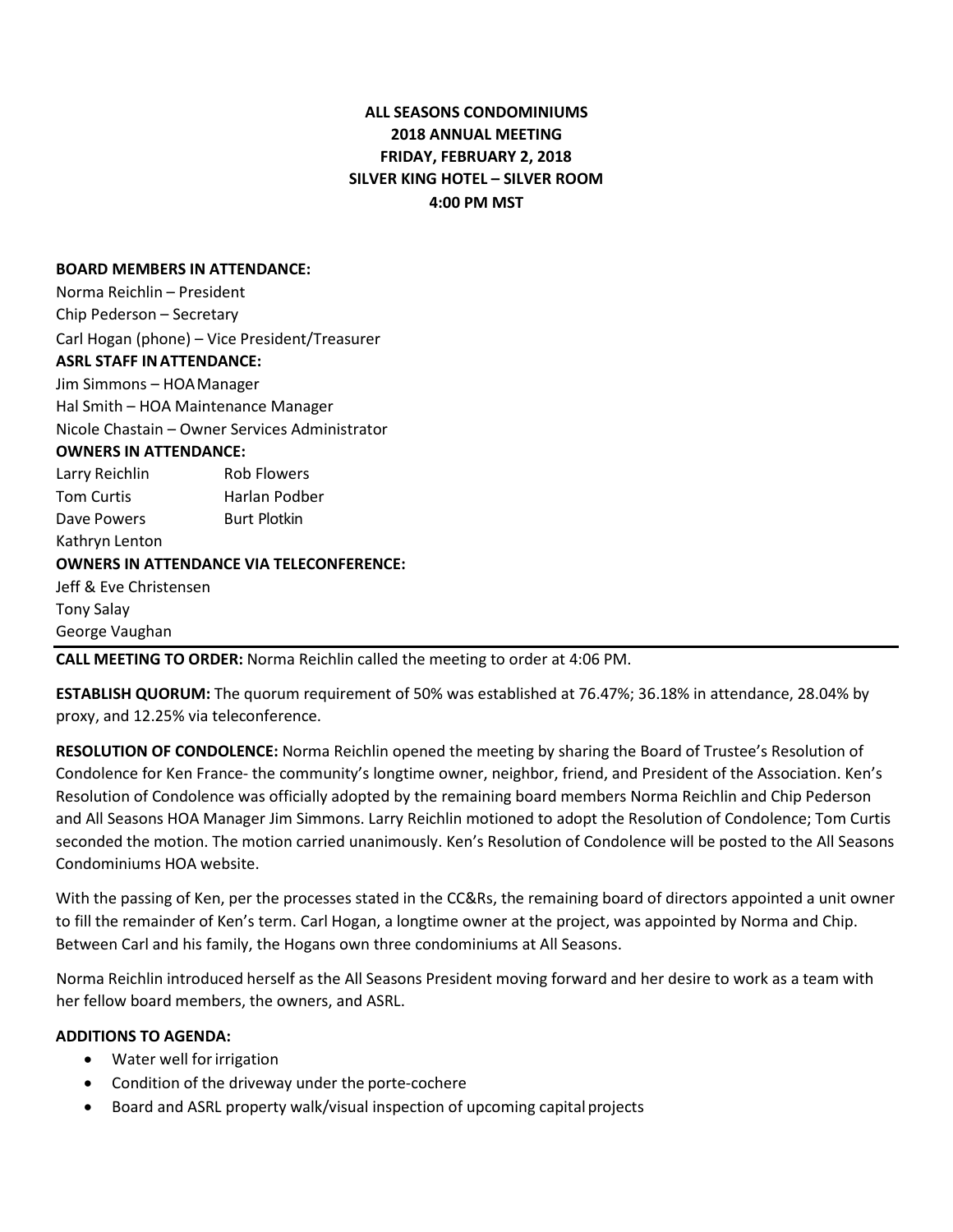### **OLD BUSINESS**

**Approval of 2017 Annual Meeting Minutes:** An owner suggested circulating the minutes within 2-3 months of meetings being held. This same owner suggested holding a vote to ratify the minutes before the next year's meeting rather than waiting. Tom Curtis motioned to approve the minutes as presented; Burt Plotkin seconded the motion. Rob Flowers, who wasn't an owner at the time of last year's meeting, abstained and the remainder of the owners voted in favor of the motion. The motion carried.

## **Maintenance Update – Completed 2017 Projects**

- *BUDGETED CAPITAL RESERVE ITEMS*
	- $\circ$  Touch-up painting to railings and brackets around the poolside of the building (\$3,510)
	- o Annual roof repairs to extend the life of the roof(\$938)
	- o Water meter installations(\$1,308)
	- *UNBUDGETED CAPITAL RESERVE ITEMS*
		- o Rain gutter repair due to heat tape failure (\$1,184)
		- $\circ$  Fire sprinkler compressor replacement and costs associated with loaner compressor(\$4,467) The compressors are tested on an annual basis and Hal keeps track of how often itruns.
		- $\circ$  Hal noted that, while this isn't a capital reserve item, snow haul was taken offsite at a cost of(\$3,250)
		- o Chimney cleaning <which is done every 5 years> (\$1,080)
- *UNBUDGETED NON-CAPITAL RESERVE ITEMS*
	- o Pool pump motor replacement (\$391)
	- o Pool jet pump motor bearing replacement (\$234)
	- o Pool cover replacement (\$150)
	- o Pool boiler PRV valve replacement (\$145)
	- o Common area drain cabling (\$517)

#### **Roof Replacement**

The existing cedar shake roof is original (26 years old) and needs to be replaced. The board, especially Ken France who had a construction background, has been researching several types of roofs with Hal and roofing contractors. They explored the pros and cons, bidding, and pricing of cedar shingles, metal, composite shingles, and asphalt shingles. Architectural-grade asphalt shingles, with a 50-year warranty and estimated to cost (according to bids acquired) about \$50,000 less than the other options, were chosen- the manufacturer is Tamko and the color is a brown tone. Owners who were onsite during the color selection process were asked to provide an opinion on the color. The estimated cost to replace the roof, including the heat tape removal and reinstallation by the electrician, is around \$109,942. The targeted start date is May 1<sup>st</sup>.

**Other capital projects that need completion in the next few years:** Norma touched on the fact that there are several other projects on the board and ASRL's radar that will need to be completed in the upcoming years. These projects include: exterior painting of the building, replacement of exterior lighting (fixtures and conversion to LED bulbs), replacement of wood on decks. The board of directors and ASRL management will complete a property walk in the spring/early summer to identify and prioritize upcoming items (in addition to the roof). At this time, the board will determine whether the building needs to be repainted. They will make a list of all anticipated repairs and send to owners for comment.

**Water Usage Analysis:** Water has become one of the association's highest costs. Three meters were installed in May. Their locations are: laundry/bathrooms, utility room/pool, and sprinklers faucet.

- May through Dec 31 usage (in gallons):
	- o 10,355 for laundry/bathroom,
	- o 5,912 for utility room/pool,
	- o 230,175 forsprinklers/faucet;
	- o The total usage for this period was 246,442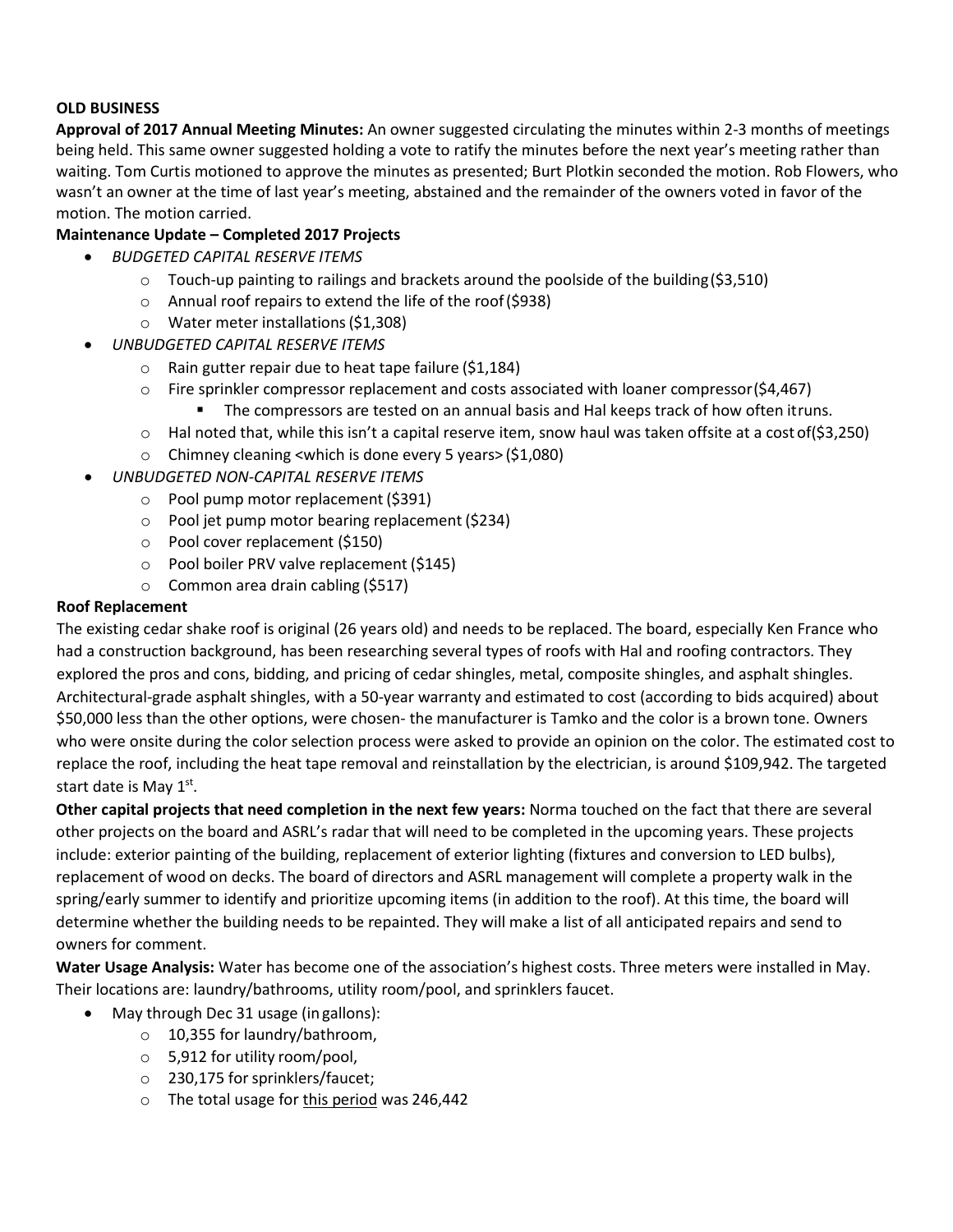- The total usage for the 2017 year was 1,043,000.
	- **The water company reported a 17% usage decrease**
	- **Maintenance reduced their watering schedule to every three days and some sprinkler areas** were turned off.
		- Several owners indicated trees were dying in some areas

# *Water Mitigation Ideas Presented:*

- An owner has researched the idea of the well, and the board is willing to keep the door open to it, but the costs associated with it may not make it a viable option.
- The board will also meet with Malcolm, a local landscape architect, to investigate ways to potentially modify the landscaping to reduce water needs.

**Internet:** The existing bulk-system internet is inadequate and whether or not the service is terminated entirely or terminated and upgraded to a sufficient level of service needs to be decided upon. Owners share conflicting views on whether they prefer bulk internet or individual internet service to their unit. The board will put together a few proposals of different options of upgraded bulk-systems and everything involved with upgrading the system, including costs. They will present the proposals to the owners to vote on.

### **NEW BUSINESS**

**Insurance:** Mike Greene, the association's insurance broker suggests increasing the law and ordinance premium, as well as raising the square footage coverage from \$200/sf to \$300/sf. This increase would cost the association about 14% more. Due to rising prices on earthquake insurance, the association terminated it a few years back. In addition to fully investigating coverage increases, the board is going to investigate re-instating earthquake insurance.

**Rules and Regulations:** The board formally ratified the Rules and Regulations in the 2018 board of directors meeting, held at 2:00 PM on February 2, 2018. The signature line of the R&Rs will be changed from Ken France to Norma Reichlin.

## **2018 HOA Budget**

*Operating Budget:* 2017 ended very close to budget. The operating costs are anticipated to increase 3%; dues were increased by 3% to cover these budgeted costs.

## *2018 Capital Projects*

- Hal prefaced the planned capital projects for 2018 by speaking to the condition of the asphalt under the portecochere, as noted in the additions to the agenda. The asphalt is repaired and resealed every three years. This concern will be noted in the property walkthrough in thespring.
	- o An owner presented the idea of replacing the asphalt with concrete andrebar
- Concrete masonry repairs(\$2,800)
- Fascia (\$6,190)
- Roof, heat tape removal and re-installation of heat tape (\$109,000)
	- o Potential need to replace section of heat tape included in thisnumber
	- o Some plywood replacement is built into the cost
- Deck staining for some decks, but not all (\$2,700)
- Common area remodel (addition of black and white photos of PC to the common areas) Norma will purchase one from the museum and gather owners' ideas. If it is liked by owners, more will be added. Additionally, a plaque will hug near the walkout to Ken's unit in memory of him(\$1,200)
- Resin replacement and valves of water softeners(\$7,500-\$8,000)
	- $\circ$  This project was postponed in 2017 due to some substantial internet upgrades that were be anticipated at the time.

The 2018 HOA budget was sent to owners via email and mail in December. It is also available on the All Seasons Condominiums HOA website.